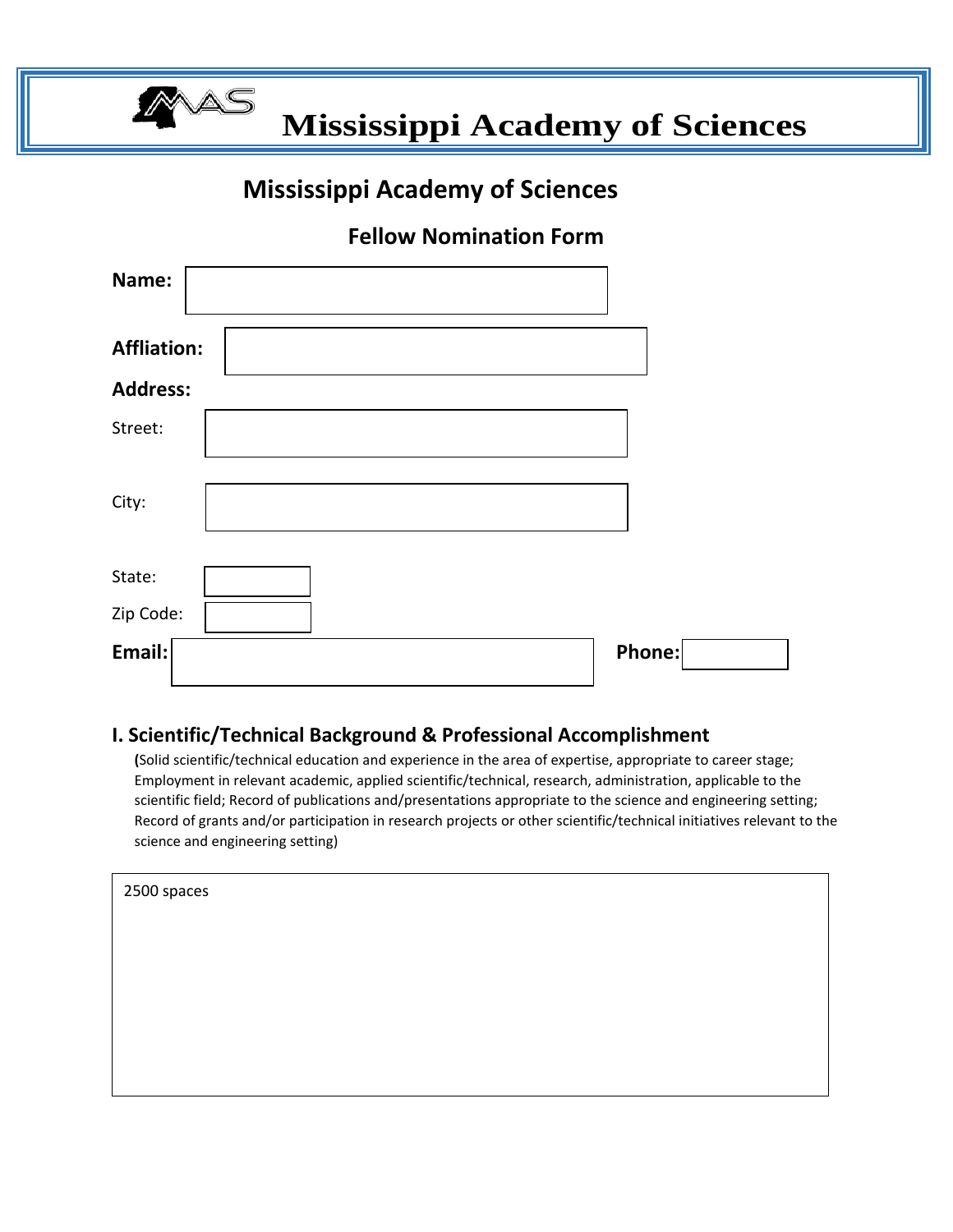## **Leadership & Potential in General Scientific Field**

(Prior leadership roles relevant to the area of expertise (e.g., faculty committees; advisory or editorial committees; active in professional societies, nonprofit, or community initiatives); Skill/potential to organize, build consensus, lead projects, and people toward positive outcomes; Confidence, maturity, and self-direction with the capacity, initiative, and flexibility to work well independently as well as in groups; Ability to identify personal strengths and areas for growth and development; Potential to take the initiative to make the fellowship a rich and positiv developed). e experience, disseminate the skills learned through the fellowship, and take advantage of

networks [Grab your reader's attention with a great quote from the document or use this space to emphasize a key point. To place this text box anywhere on the page, just drag it.]

| 4500 spaces |  |
|-------------|--|
|             |  |

#### **Leadership/Service Role at MAS**

(Prior leadership roles like President, Director, Division Chair, Standing Committee Chair; Standing Committee Member; Program Committee/member; Editor; Guest Editor)

#### **Recipient of MAS General Awards**

(Contribution to Science; Contribution to MAS (PD); Horizon; Division Chair Award; Community College Teacher of the Year; High School Teacher of the Year; and Service Award)

2500 spaces